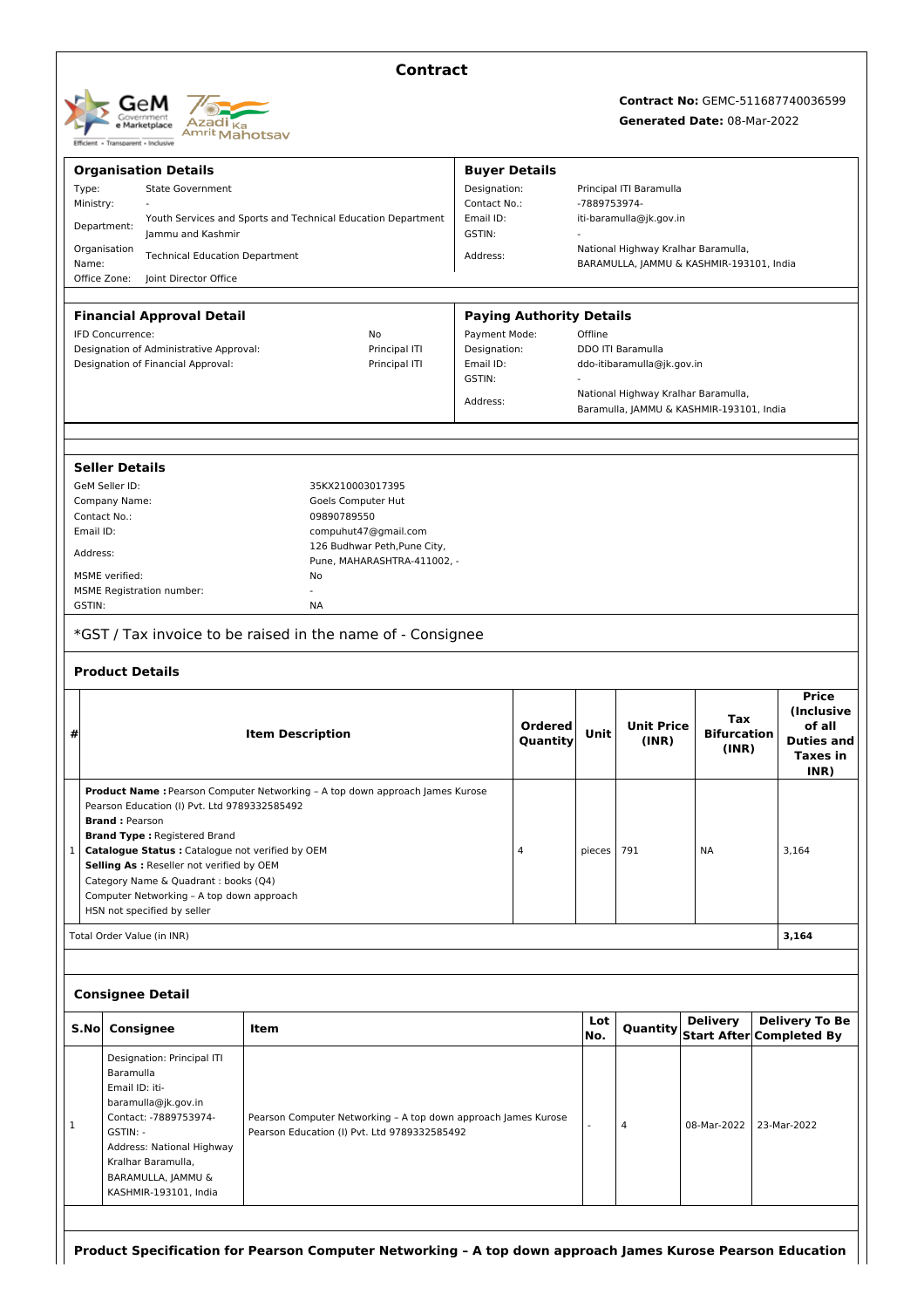# **(I) Pvt. Ltd 9789332585492**

| <b>Specification</b> | Sub-Spec                                                       | <b>Value</b>                                                                                                                                                                                                                                                                |
|----------------------|----------------------------------------------------------------|-----------------------------------------------------------------------------------------------------------------------------------------------------------------------------------------------------------------------------------------------------------------------------|
|                      | Type of cover                                                  | paper back                                                                                                                                                                                                                                                                  |
|                      | Number of pages                                                | 888                                                                                                                                                                                                                                                                         |
|                      | Length of the<br>book(in mm)                                   | 200                                                                                                                                                                                                                                                                         |
| Physical             | Width of the book(in<br>mm)                                    | 250                                                                                                                                                                                                                                                                         |
| Characteristics      | Height of the book(in<br>mm)                                   | 50                                                                                                                                                                                                                                                                          |
|                      | Weight of the<br>book(in kg)                                   | 1.3                                                                                                                                                                                                                                                                         |
|                      | Number of printing<br>colours                                  | $\overline{2}$                                                                                                                                                                                                                                                              |
|                      | Segment/Genre                                                  | Administration                                                                                                                                                                                                                                                              |
| Type                 | Category<br>(Hint:electrical<br>engineering)                   | computer engineering                                                                                                                                                                                                                                                        |
|                      | Subcategory<br>(Hint:power system)                             | Computer network                                                                                                                                                                                                                                                            |
|                      | Volume Number                                                  | $\mathbf{1}$                                                                                                                                                                                                                                                                |
| Language             | Language                                                       | English                                                                                                                                                                                                                                                                     |
|                      | Description about<br>the book                                  | Building on the successful top-down approach of previous editions, the Sixth Edition of Computer Networking continues<br>with an early emphasis on application-layer paradigms and application programming interfaces (the top layer), encouraging<br>a hands-on experience |
|                      | Publisher                                                      | Pearson Education (I) Pvt. Ltd                                                                                                                                                                                                                                              |
|                      | Title                                                          | Computer Networking - A top down approach                                                                                                                                                                                                                                   |
| Publication          | Subtitle                                                       | A top down approach featuring the Internet                                                                                                                                                                                                                                  |
| <b>Details</b>       | Author                                                         | James Kurose                                                                                                                                                                                                                                                                |
|                      | Edition                                                        | 6                                                                                                                                                                                                                                                                           |
|                      | Date of publishing                                             | 2017                                                                                                                                                                                                                                                                        |
|                      | Date of release                                                | 2017                                                                                                                                                                                                                                                                        |
|                      | Country of origin                                              | india                                                                                                                                                                                                                                                                       |
| Certification        | <b>ISBN Number (Write</b><br>"0" if ISBN is not<br>applicable) | 9789332585492                                                                                                                                                                                                                                                               |
|                      | BIC Code (Write "0" if<br>BIC code not<br>applicable)          | 0                                                                                                                                                                                                                                                                           |

 $\overline{1}$ 

**Note:** Seller has given an undertaking that it has made arrangements for getting the stores from an authorized distributor / dealer / channel partner of the OEM of the offered product. At the time of delivery of goods, Seller will provide necessary chain documents (in the form of GST Invoice) to prove that the supplied goods are genuine and are being sourced from an authorized distributor / dealer / channel partner of the OEM. In case of any complaint about genuineness of the supplied products, Seller shall be responsible for providing genuine replacement supplies.

### **Terms and Conditions**

**1. General Terms and Conditions-**

1.1 This Contract between the Seller and the Buyer, is for the supply of the Goods and/ or Services, detailed in the schedule above, in accordance with the General Terms and Conditions (GTC) as available on the GeM portal (unless otherwise superseded by Goods / Services specific Special **Terms and Conditions (STC) and/ or BID/Reverse Auction Additional Terms and Conditions (ATC), as applicable**

1.2 Terms of delivery: Free Delivery at Site including loading/unloading. In respect of items requiring installation and / or commissioning and other